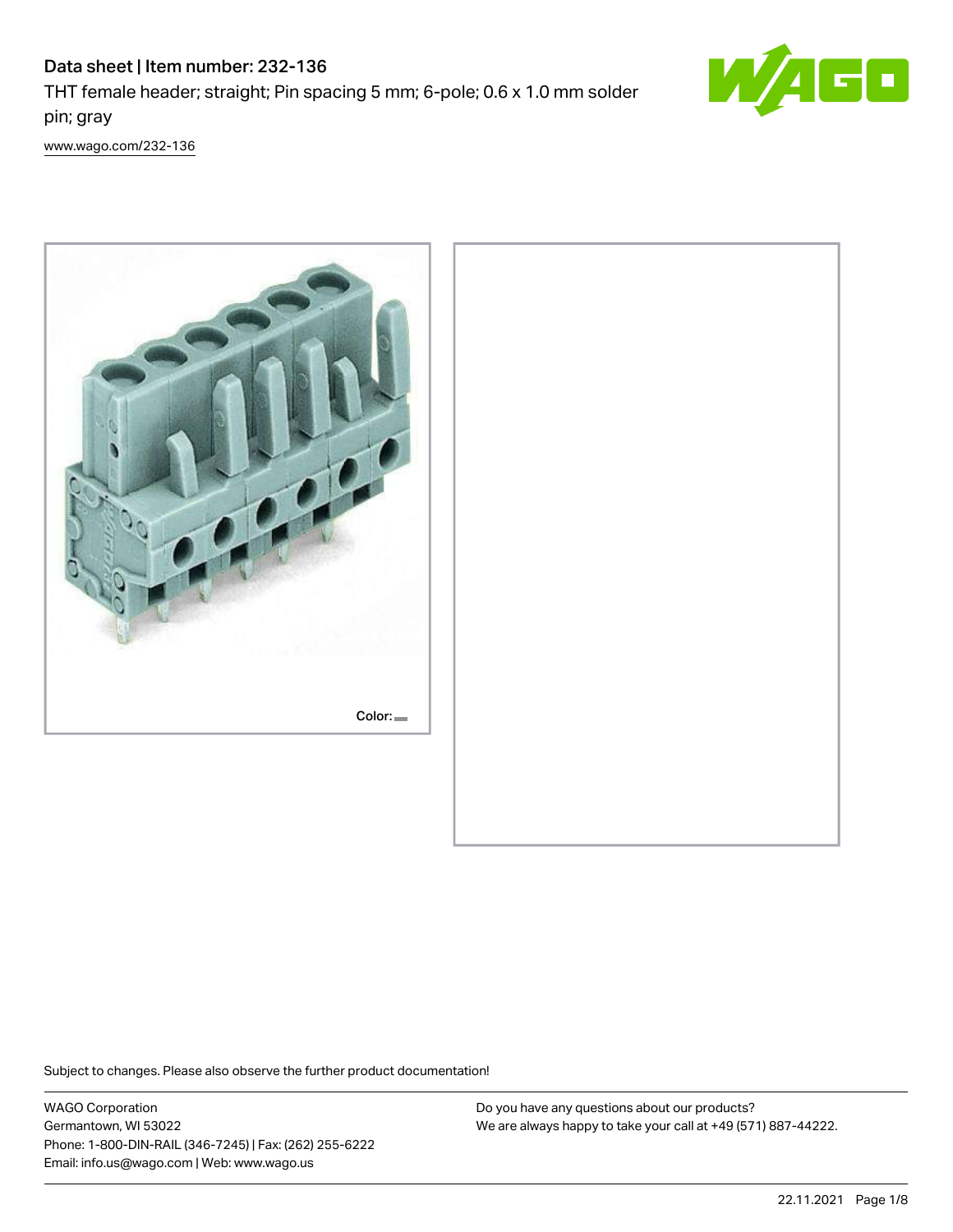

Dimensions in mm

 $L =$  (pole no. x pin spacing) + 1.5 mm

2- to 3-pole female connectors – one latch only

### Item description

- **Horizontal or vertical PCB mounting via straight or angled solder pins**
- For board-to-board and board-to-wire connections
- $\blacksquare$ Touch-proof PCB outputs
- $\blacksquare$ Easy-to-identify PCB inputs and outputs
- $\blacksquare$ With coding fingers

Subject to changes. Please also observe the further product documentation! Data

WAGO Corporation Germantown, WI 53022 Phone: 1-800-DIN-RAIL (346-7245) | Fax: (262) 255-6222 Email: info.us@wago.com | Web: www.wago.us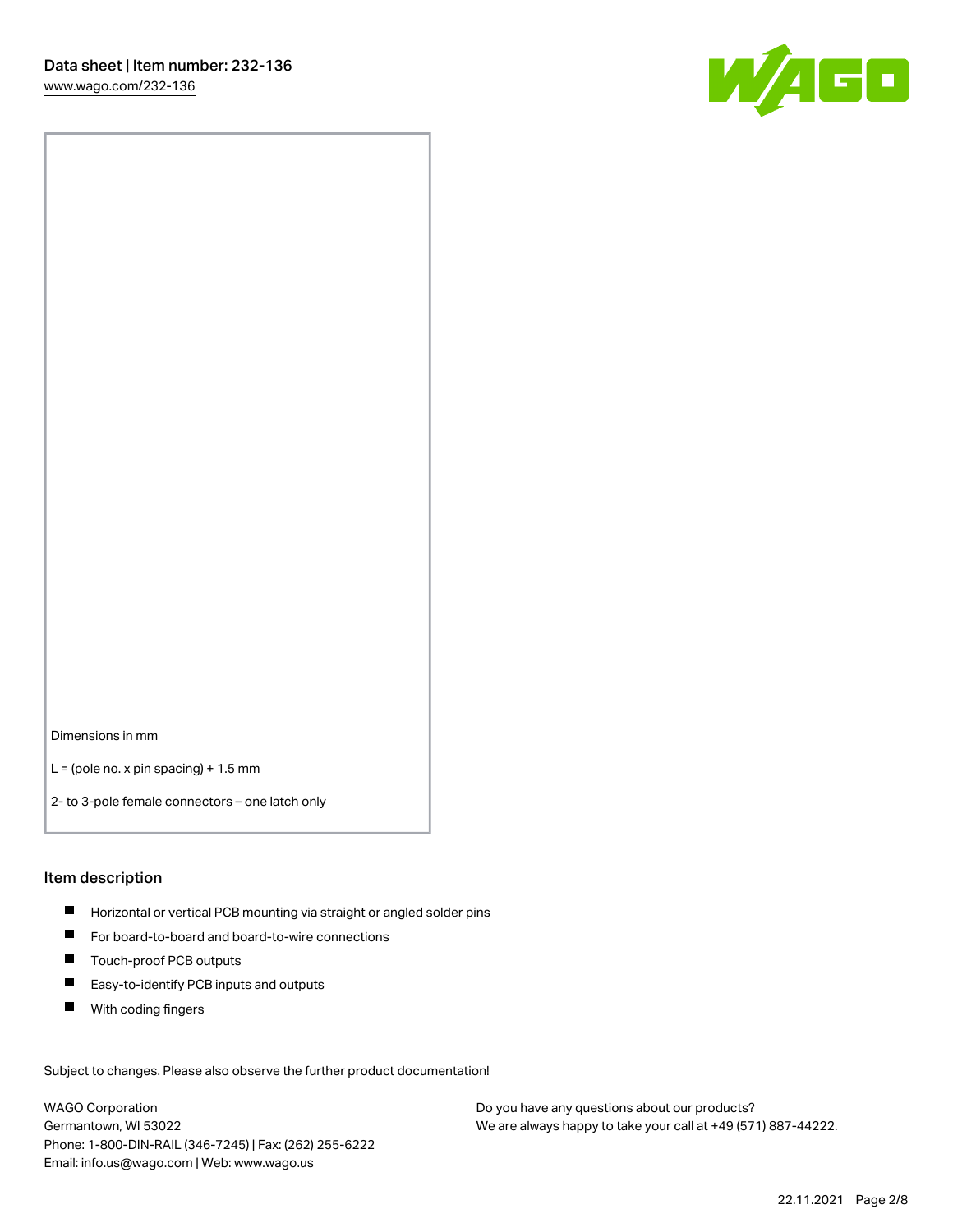[www.wago.com/232-136](http://www.wago.com/232-136)



# Data Notes

| Safety information 1 | The <i>MCS – MULTI CONNECTION SYSTEM</i> includes connectors<br>without breaking capacity in accordance with DIN EN 61984. When<br>used as intended, these connectors must not be connected<br>/disconnected when live or under load. The circuit design should<br>ensure header pins, which can be touched, are not live when<br>unmated. |
|----------------------|--------------------------------------------------------------------------------------------------------------------------------------------------------------------------------------------------------------------------------------------------------------------------------------------------------------------------------------------|
| Variants:            | Other pole numbers<br>3.8 mm pin projection for male headers with straight solder pins<br>Gold-plated or partially gold-plated contact surfaces<br>Other versions (or variants) can be requested from WAGO Sales or<br>configured at https://configurator.wago.com/                                                                        |

# Electrical data

### IEC Approvals

| Ratings per                 | IEC/EN 60664-1                                                        |
|-----------------------------|-----------------------------------------------------------------------|
| Rated voltage (III / 3)     | 320 V                                                                 |
| Rated surge voltage (III/3) | 4 <sub>k</sub> V                                                      |
| Rated voltage (III/2)       | 320 V                                                                 |
| Rated surge voltage (III/2) | 4 <sub>k</sub> V                                                      |
| Nominal voltage (II/2)      | 630 V                                                                 |
| Rated surge voltage (II/2)  | 4 <sub>k</sub> V                                                      |
| Rated current               | 12A                                                                   |
| Legend (ratings)            | $(III / 2)$ $\triangle$ Overvoltage category III / Pollution degree 2 |

# UL Approvals

| Approvals per                  | UL 1059 |
|--------------------------------|---------|
| Rated voltage UL (Use Group B) | 300 V   |
| Rated current UL (Use Group B) | 15 A    |
| Rated voltage UL (Use Group D) | 300 V   |
| Rated current UL (Use Group D) | 10 A    |

# Ratings per UL

| UL 1977                | 600                                 |
|------------------------|-------------------------------------|
| Rated voltage          | .                                   |
| Rated current<br>-1977 | the contract of the contract of the |

Subject to changes. Please also observe the further product documentation!

| <b>WAGO Corporation</b>                                | Do you have any questions about our products?                 |
|--------------------------------------------------------|---------------------------------------------------------------|
| Germantown, WI 53022                                   | We are always happy to take your call at +49 (571) 887-44222. |
| Phone: 1-800-DIN-RAIL (346-7245)   Fax: (262) 255-6222 |                                                               |
| Email: info.us@wago.com   Web: www.wago.us             |                                                               |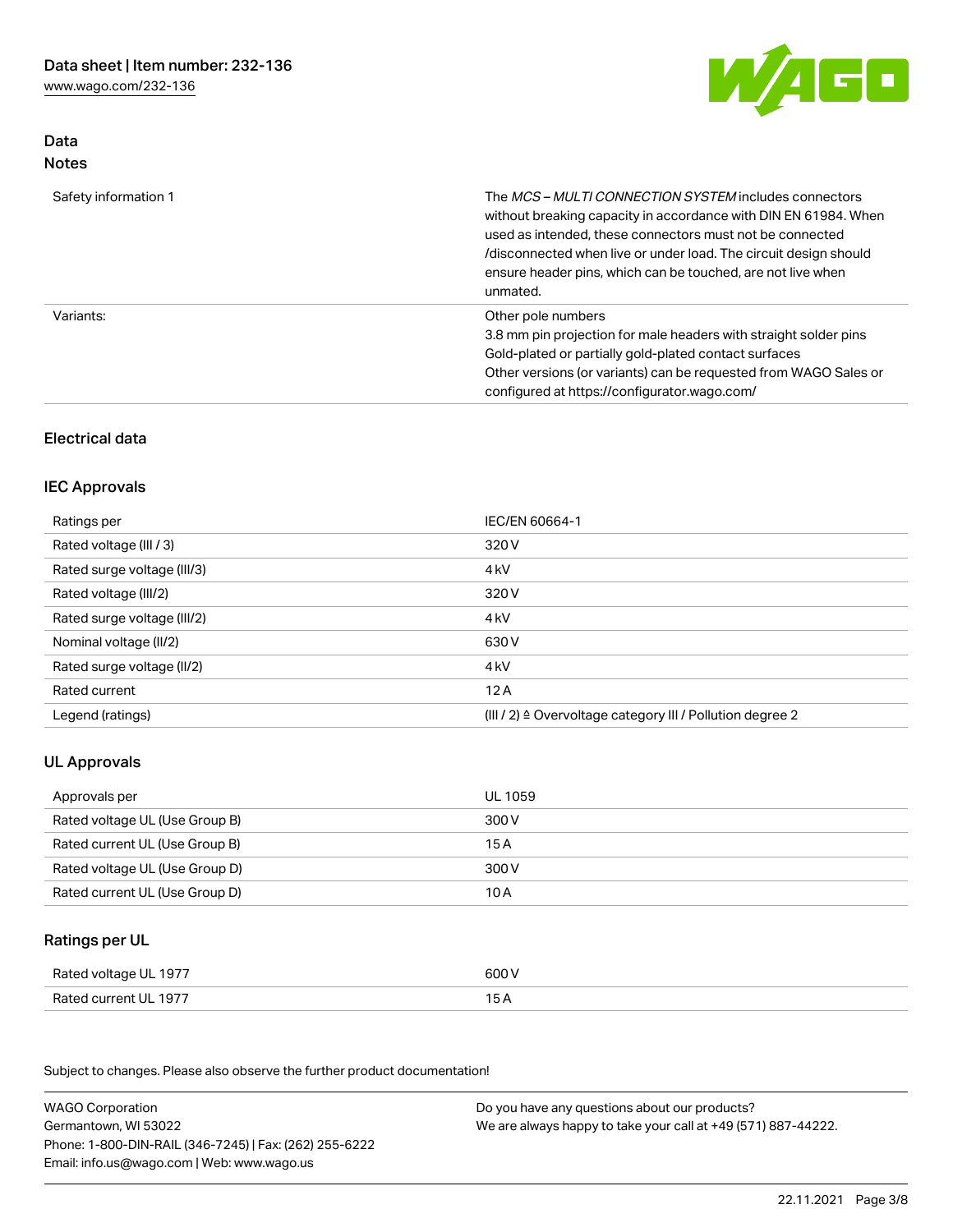[www.wago.com/232-136](http://www.wago.com/232-136)



### CSA Approvals

| Approvals per                   | CSA   |
|---------------------------------|-------|
| Rated voltage CSA (Use Group B) | 300 V |
| Rated current CSA (Use Group B) | 15 A  |
| Rated voltage CSA (Use Group D) | 300 V |
| Rated current CSA (Use Group D) | 10 A  |

# Connection data

| Total number of potentials |  |
|----------------------------|--|
| Number of connection types |  |
| Number of levels           |  |

### Connection 1

| Number of poles |  |  |
|-----------------|--|--|
|-----------------|--|--|

# Physical data

| Pin spacing                          | 5 mm / 0.197 inch     |
|--------------------------------------|-----------------------|
| Width                                | 31.5 mm / 1.24 inch   |
| Height                               | 23.25 mm / 0.915 inch |
| Height from the surface              | 18.25 mm / 0.719 inch |
| Depth                                | 11.6 mm / 0.457 inch  |
| Solder pin length                    | $5 \,\mathrm{mm}$     |
| Solder pin dimensions                | $0.6 \times 1$ mm     |
| Drilled hole diameter with tolerance | $1.3$ $(+0.1)$ mm     |

# Plug-in connection

| Contact type (pluggable connector) | Female header |
|------------------------------------|---------------|
| Connector (connection type)        | for PCB       |
| Mismating protection               | No            |
| Mating direction to the PCB        | $90^{\circ}$  |
| Locking of plug-in connection      | Without       |

## PCB contact

| PCB Contact            | тнт                                        |
|------------------------|--------------------------------------------|
| Solder pin arrangement | over the entire female connector (in-line) |

Subject to changes. Please also observe the further product documentation!

| <b>WAGO Corporation</b>                                | Do you have any questions about our products?                 |
|--------------------------------------------------------|---------------------------------------------------------------|
| Germantown, WI 53022                                   | We are always happy to take your call at +49 (571) 887-44222. |
| Phone: 1-800-DIN-RAIL (346-7245)   Fax: (262) 255-6222 |                                                               |
| Email: info.us@wago.com   Web: www.wago.us             |                                                               |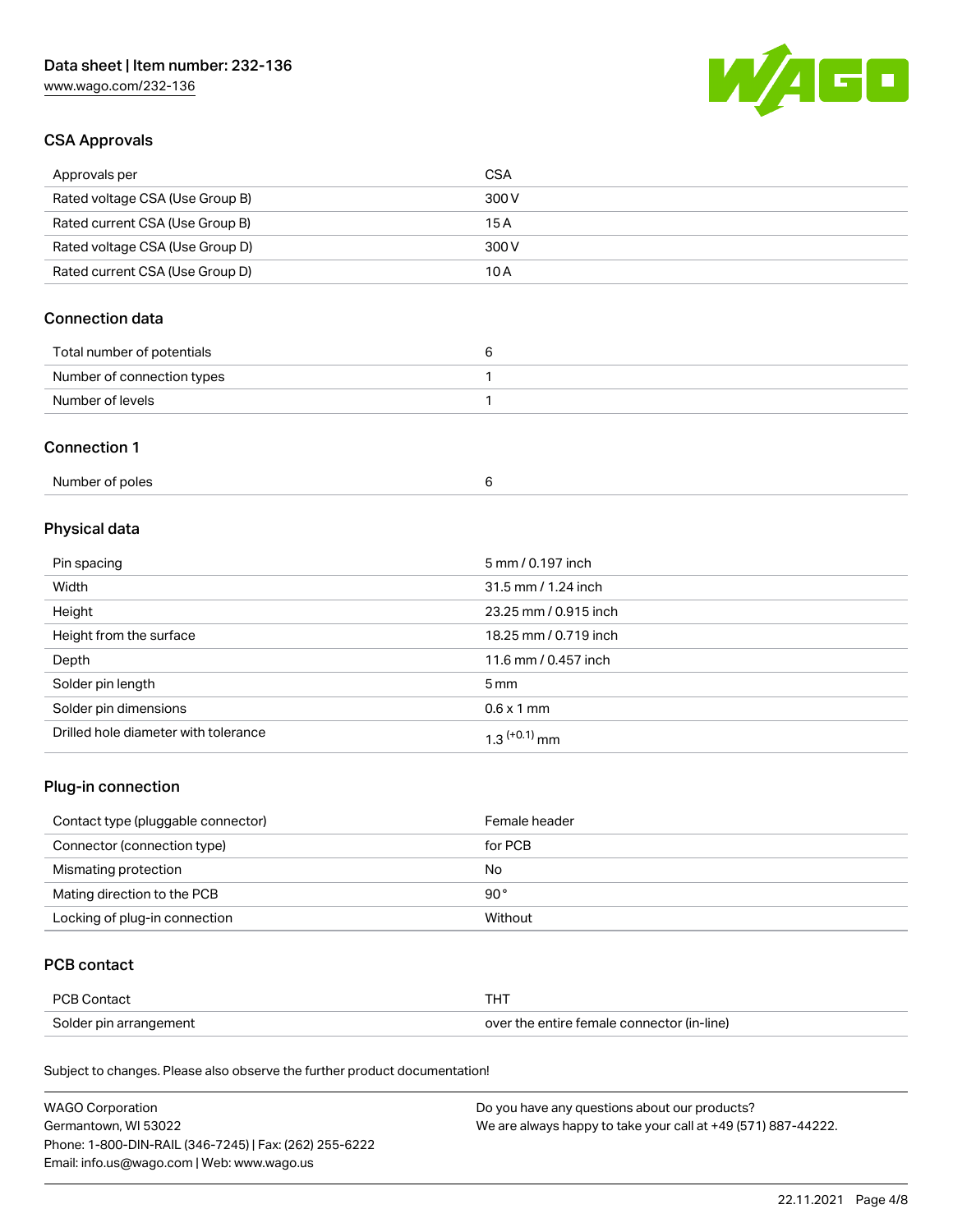Number of solder pins per potential 1



### Material data

| Color                       | gray             |
|-----------------------------|------------------|
| Material group              |                  |
| Insulation material         | Polyamide (PA66) |
| Flammability class per UL94 | V <sub>0</sub>   |
| Contact material            | Copper alloy     |
| Contact plating             | tin-plated       |
| Fire load                   | 0.099 MJ         |
| Weight                      | 5.6g             |

### Environmental requirements

| Limit temperature range<br>. | . +85 °C<br>-60 |  |
|------------------------------|-----------------|--|
|------------------------------|-----------------|--|

### Commercial data

| Product Group         | 3 (Multi Conn. System) |
|-----------------------|------------------------|
| PU (SPU)              | 50 Stück               |
| Packaging type        | box                    |
| Country of origin     | <b>DE</b>              |
| <b>GTIN</b>           | 4044918578363          |
| Customs tariff number | 8536694040             |

### Approvals / Certificates

### Country specific Approvals

| Logo | Approval                                            | <b>Additional Approval Text</b> | Certificate<br>name |
|------|-----------------------------------------------------|---------------------------------|---------------------|
|      | CВ<br><b>DEKRA Certification B.V.</b>               | IEC 61984                       | NL-39756            |
|      | <b>CSA</b><br>DEKRA Certification B.V.              | C <sub>22.2</sub>               | 1466354             |
| EMA  | <b>KEMA/KEUR</b><br><b>DEKRA Certification B.V.</b> | EN 61984                        | 2190761.01          |

### Ship Approvals

Subject to changes. Please also observe the further product documentation!

| <b>WAGO Corporation</b>                                | Do you have any questions about our products?                 |
|--------------------------------------------------------|---------------------------------------------------------------|
| Germantown, WI 53022                                   | We are always happy to take your call at +49 (571) 887-44222. |
| Phone: 1-800-DIN-RAIL (346-7245)   Fax: (262) 255-6222 |                                                               |
| Email: info.us@wago.com   Web: www.wago.us             |                                                               |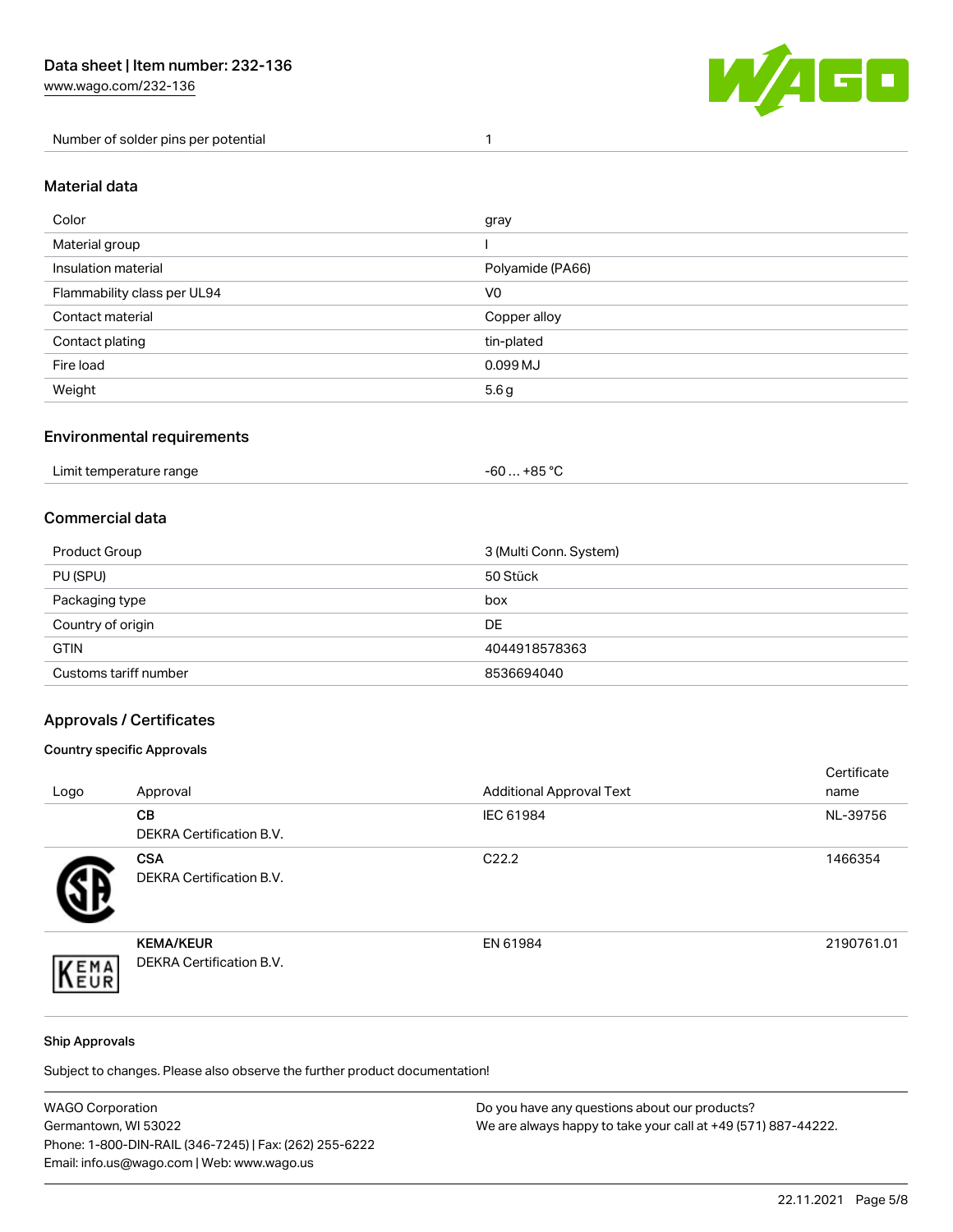# Data sheet | Item number: 232-136

[www.wago.com/232-136](http://www.wago.com/232-136)



| Logo                                                      | Approval                                                                                                                   | <b>Additional Approval Text</b> |                      | Certificate<br>name                 |
|-----------------------------------------------------------|----------------------------------------------------------------------------------------------------------------------------|---------------------------------|----------------------|-------------------------------------|
| ABS                                                       | <b>ABS</b><br>American Bureau of Shipping                                                                                  |                                 |                      | $19 -$<br>HG15869876-<br><b>PDA</b> |
|                                                           | <b>DNV GL</b><br>Det Norske Veritas, Germanischer Lloyd                                                                    |                                 |                      | TAE 000016Z                         |
|                                                           | LR<br>Lloyds Register                                                                                                      | IEC 61984                       |                      | 96/20035 (E5)                       |
| <b>UL-Approvals</b>                                       |                                                                                                                            |                                 |                      |                                     |
| Logo                                                      | Approval                                                                                                                   | <b>Additional Approval Text</b> |                      | Certificate<br>name                 |
|                                                           | UL                                                                                                                         | UL 1059                         |                      | E45172                              |
|                                                           | Underwriters Laboratories Inc.                                                                                             |                                 |                      |                                     |
|                                                           | <b>UR</b><br>Underwriters Laboratories Inc.                                                                                | <b>UL 1977</b>                  |                      | E45171                              |
| Counterpart                                               |                                                                                                                            |                                 |                      |                                     |
|                                                           | Item no.231-606<br>Male connector; 6-pole; Pin spacing 5 mm; gray                                                          |                                 | www.wago.com/231-606 |                                     |
| Franc<br>ARABA                                            | Item no.231-606/019-000<br>Male connector; 6-pole; Pin spacing 5 mm; mounting flange; gray                                 | www.wago.com/231-606/019-000    |                      |                                     |
| <b>Optional accessories</b><br><b>Testing accessories</b> |                                                                                                                            |                                 |                      |                                     |
| Testing accessories                                       |                                                                                                                            |                                 |                      |                                     |
|                                                           | Item no.: 231-661<br>Test plugs for female connectors; for 5 mm and 5.08 mm pin spacing; 2,50 mm <sup>2</sup> ; light gray |                                 |                      | www.wago.com/231-661                |
|                                                           | Subject to changes. Please also observe the further product documentation!                                                 |                                 |                      |                                     |

WAGO Corporation Germantown, WI 53022 Phone: 1-800-DIN-RAIL (346-7245) | Fax: (262) 255-6222 Email: info.us@wago.com | Web: www.wago.us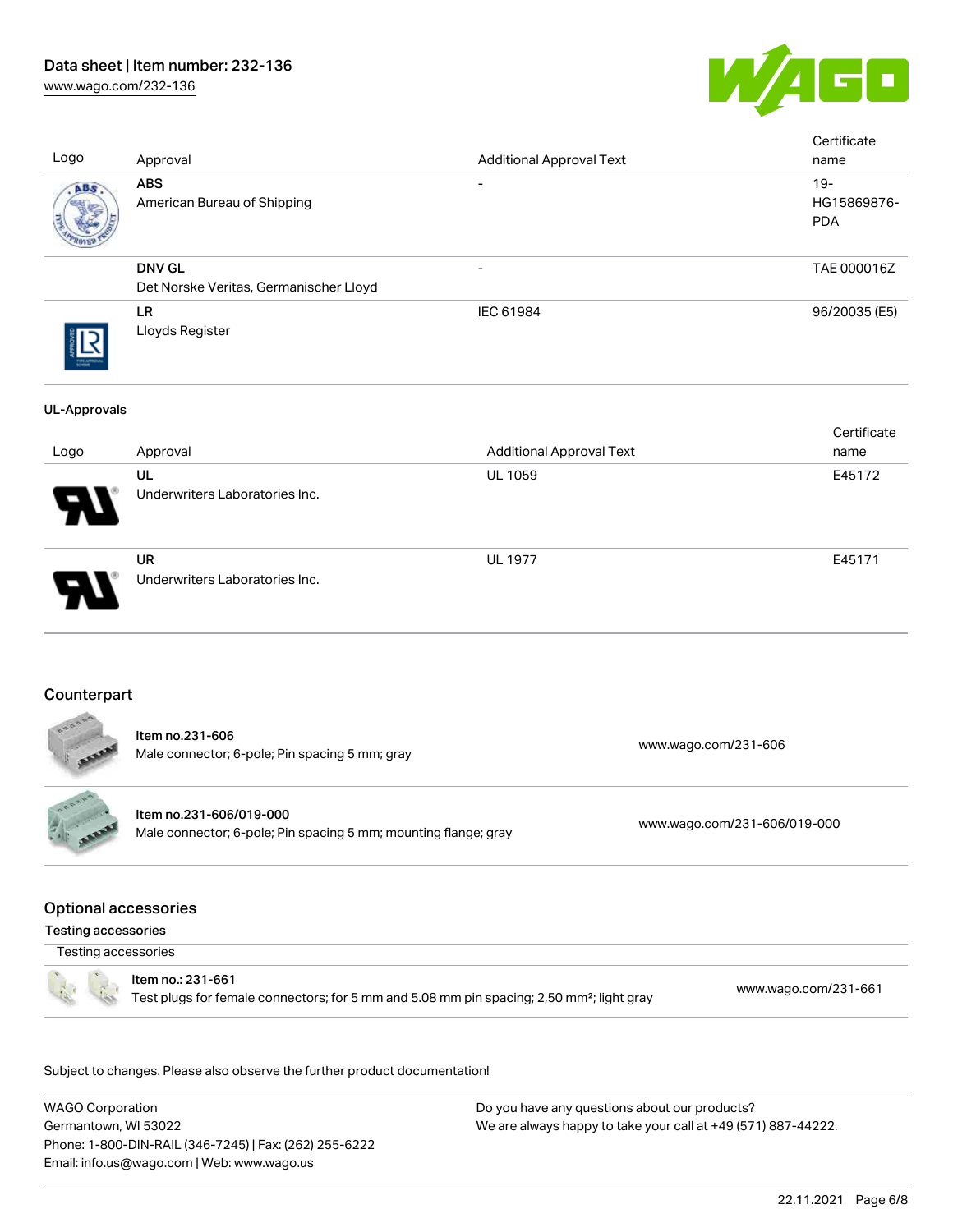# **Downloads** Documentation



| <b>Additional Information</b><br>Technical explanations                                                                                                                                                | 2019 Apr 3 | pdf<br>2.0 MB | Download |
|--------------------------------------------------------------------------------------------------------------------------------------------------------------------------------------------------------|------------|---------------|----------|
| <b>CAD files</b>                                                                                                                                                                                       |            |               |          |
| CAD data                                                                                                                                                                                               |            |               |          |
| 2D/3D Models 232-136                                                                                                                                                                                   |            | URL           | Download |
| <b>CAE</b> data                                                                                                                                                                                        |            |               |          |
| EPLAN Data Portal 232-136                                                                                                                                                                              |            | URL           | Download |
| ZUKEN Portal 232-136                                                                                                                                                                                   |            | <b>URL</b>    | Download |
| <b>PCB Design</b>                                                                                                                                                                                      |            |               |          |
| Symbol and Footprint 232-136<br>CAx data for your PCB design, consisting of "schematic symbols and PCB footprints",<br>allow easy integration of the WAGO component into your development environment. |            | URL           | Download |
| Supported formats:                                                                                                                                                                                     |            |               |          |
| щ<br>Accel EDA 14 & 15                                                                                                                                                                                 |            |               |          |
| Altium 6 to current version                                                                                                                                                                            |            |               |          |
| ш<br>Cadence Allegro                                                                                                                                                                                   |            |               |          |
| щ<br>DesignSpark                                                                                                                                                                                       |            |               |          |
| Eagle Libraries                                                                                                                                                                                        |            |               |          |
| ш<br>KiCad                                                                                                                                                                                             |            |               |          |
| ш<br>Mentor Graphics BoardStation                                                                                                                                                                      |            |               |          |
| ш<br>Mentor Graphics Design Architect                                                                                                                                                                  |            |               |          |
| ш<br>Mentor Graphics Design Expedition 99 and 2000                                                                                                                                                     |            |               |          |
| ш<br>OrCAD 9.X PCB and Capture                                                                                                                                                                         |            |               |          |
| PADS PowerPCB 3, 3.5, 4.X, and 5.X<br>П                                                                                                                                                                |            |               |          |
| ш<br>PADS PowerPCB and PowerLogic 3.0                                                                                                                                                                  |            |               |          |
| п<br>PCAD 2000, 2001, 2002, 2004, and 2006                                                                                                                                                             |            |               |          |
| П<br>Pulsonix 8.5 or newer                                                                                                                                                                             |            |               |          |
| H<br>STL                                                                                                                                                                                               |            |               |          |

Subject to changes. Please also observe the further product documentation!

WAGO Corporation Germantown, WI 53022 Phone: 1-800-DIN-RAIL (346-7245) | Fax: (262) 255-6222 Email: info.us@wago.com | Web: www.wago.us